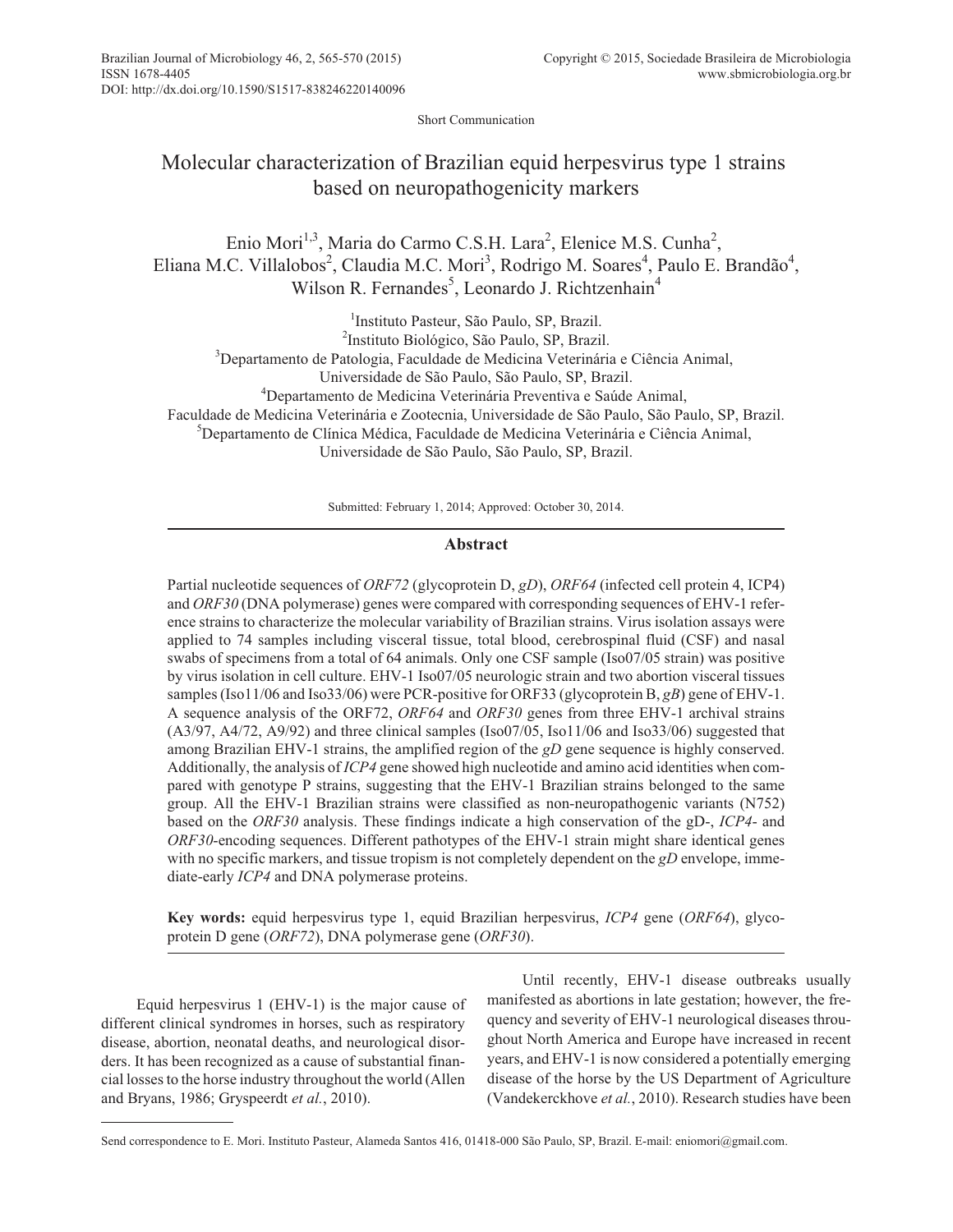performed suggesting that a molecular variation in the EHV-1 genome is playing a role in these changes in the disease behavior, which could indicate evolution of the viral agent (Pagamjav *et al.*, 2005; Nugent *et al.*, 2006). In Brazil, the first isolation of EHV-1 was recorded in 1966 from an equine-aborted fetus (Nilsson and Correa, 1966). After that, several isolates have been recovered, mainly from aborted fetuses; however, only recently a case report of EHV-1-related neurological signs in an adult mare was described (Lara *et al.*, 2008).

Restriction fragment length polymorphism (RFLP) analysis of whole DNA viral has been used to detect molecular variation among EHV-1 isolates. There are at least two electropherotype patterns of EHV-1 detected by restriction enzyme digestion designated EHV-1 P and EHV-1 B (Allen *et al.*, 1983). Based on previous studies, in the 3'-end and downstream of the open reading frame (ORF) 64 gene (infected cell protein 4 - *ICP4* gene), natural recombination between EHV-1 and EHV-4 by the exchange of homologous fragments could be associated with the major molecular differences between isolates EHV-1 P and EHV-1 B (Pagamjav *et al.*, 2005). The EHV-1 B genotype should be a result of this recombination between the progenitors of the EHV-1 P genotype and EHV-4. The *ICP4* is an important transcriptional activator, essential for progression beyond the immediate-early phase of infection, associated with lytic infection in HSV-1 (Pinnoji *et al.*, 2007). The *ICP4* product is involved in the regulation of gene expression and interaction with host factors, and this intertypic recombination could cause some alteration of EHV-1 virulence and neuropathogenicity in hamsters. The abortigenic genotype (EHV-1 B) may have originated from the neuropathogenic (EHV-1 P) after exchange of a fragment in the *ICP4* gene between EHV-1 and EHV-4 (Pagamjav *et al.*, 2005).

Glycoprotein D (*gD*) is responsible for virus entry and spread into a host cell, being major determinant of host cell tropism and may also be a factor involved in the neuropathogenicity of EHV-1 by modulating neurovirulence and neuroinvasion (Mettenleiter, 2003; Whalley *et al.*, 2007; Azab and Osterrieder, 2012).

EHV-1 molecular epidemiology research has identified a single nucleotide polymorphism (SNP) in the catalytic subunit (Pol) of the viral DNA polymerase (*ORF30*) gene, causing a substitution of asparagine (N) by aspartic acid (D) at amino acid position 752. This substitution showed a highly statistically significant ( $p < 0.0001$ ) correlation with paralytic compared with non-paralytic disease outbreaks (Nugent *et al.*, 2006).

To the authors' knowledge, there have been few published articles on molecular variability of the EHV-1 Brazilian isolates. Despite the fact that ORF37 (similar to HSV-1 UL24) is considered a neuropathogenicity determinant of EHV-1 in the mouse encephalitis model (Kasem *et al.*, 2010), Carvalho *et al.* (2012) showed no molecular divergences on the partial sequencing of this region derived from two Brazilian EHV-1 isolates (A4/72 and A3/97) with high and low virulence in the mice model, respectively (Mori *et al.*, 2012).

The purpose of this study was to investigate some putative pathogenicity markers (*ICP4*, *gD* and viral DNA polymerase genes) in EHV-1 Brazilian strains to form a basis for comparison of partial nucleotide sequences with corresponding sequences of EHV-1 reference strains from DNA databases deposited in the GenBank (NCBI) to gather insights into the validity of such markers.

Three abortogenic (A4/72, A9/92 and A3/97) EHV-1 Brazilian archival strains, provided by the Biological Institute (Department of Agriculture, Sao Paulo State, Brazil), were recovered originally from organs (lungs, spleen and liver) of aborted fetuses. Viruses were propagated in Vero (CRL-1587, ATCC) and E-Derm (CCL-57, ATCC) cell lines and maintained in Eagle's minimal essential medium (EMEM) supplemented with 5% fetal bovine serum (FBS) at 37 °C in a humidified atmosphere of 5%  $CO<sub>2</sub>$ .

Seventy-four clinical specimens from horses (fragments of visceral tissues, total blood, CSF and nasal swab) were submitted for routine diagnostic tests to the Rabies and Viral Encephalitis subdivision of the Biological Institute (Department of Agriculture, Sao Paulo, Brazil) between 2005 and 2007 (Table 1). Sixty-four horses with an unknown vaccination history, and suggestive findings of EHV-1 infection [abortion ( $n = 25$ ), neurological disease  $(n = 29)$ , respiratory disease  $(n = 9)$  and perinatal disease  $(n = 1)$ ] were sampled by private veterinarians from eight different Brazilian states: the Southeastern region [Sao Paulo state ( $n = 45$ ), Minas Gerais state ( $n = 13$ ), and Rio de Janeiro state  $(n = 1)$ ]; the Midwestern region [Goias state  $(n = 1)$ ]; South region [Parana state  $(n = 1)$ , and Rio Grande do Sul  $(n = 1)$ ; and the Northeastern region [Rio Grande do Norte ( $n = 1$ ), and Ceara ( $n = 1$ )].

Virus isolation (VI) was attempted with clinical samples (20% w/v brain or CSF) collected at necropsy and inoculated onto a monolayer of Vero (CRL-1587, ATCC) and E-derm (CCL-57, ATCC) cells. When these cells exhibited a cytopathic effect (CPE), the identification of isolates was performed according to previously published methods (Mori *et al.*, 2012).

DNA extraction of the EHV-1 Brazilian strains and specimens were conducted following a previously described method (Chomczynski, 1993). PCR screening tests (hemi-nested) were performed using primers that hybridize to highly conserved *gB* gene regions that differentiate between EHV-1 [P1 forward 5'-CTTGTGAGATCTAACC GCAC-3'/P2 outer reverse 5'-GGGTATAGAGCTTTC ATGGG-3' and P1/P3 inner reverse 5'-GCGTTATAGC TATCACGTCC-3'] (Mori *et al.*, 2009) and EHV-4 [P4 forward 5'-CTGCTGTCATTATGCAGGGA-3'/P5 outer reverse 5'-CGTCTTCTCGAAGACGGGTA-3' and P4/P6 inner reverse 5'-CGCTAGTGTCATCATCGTCG-3']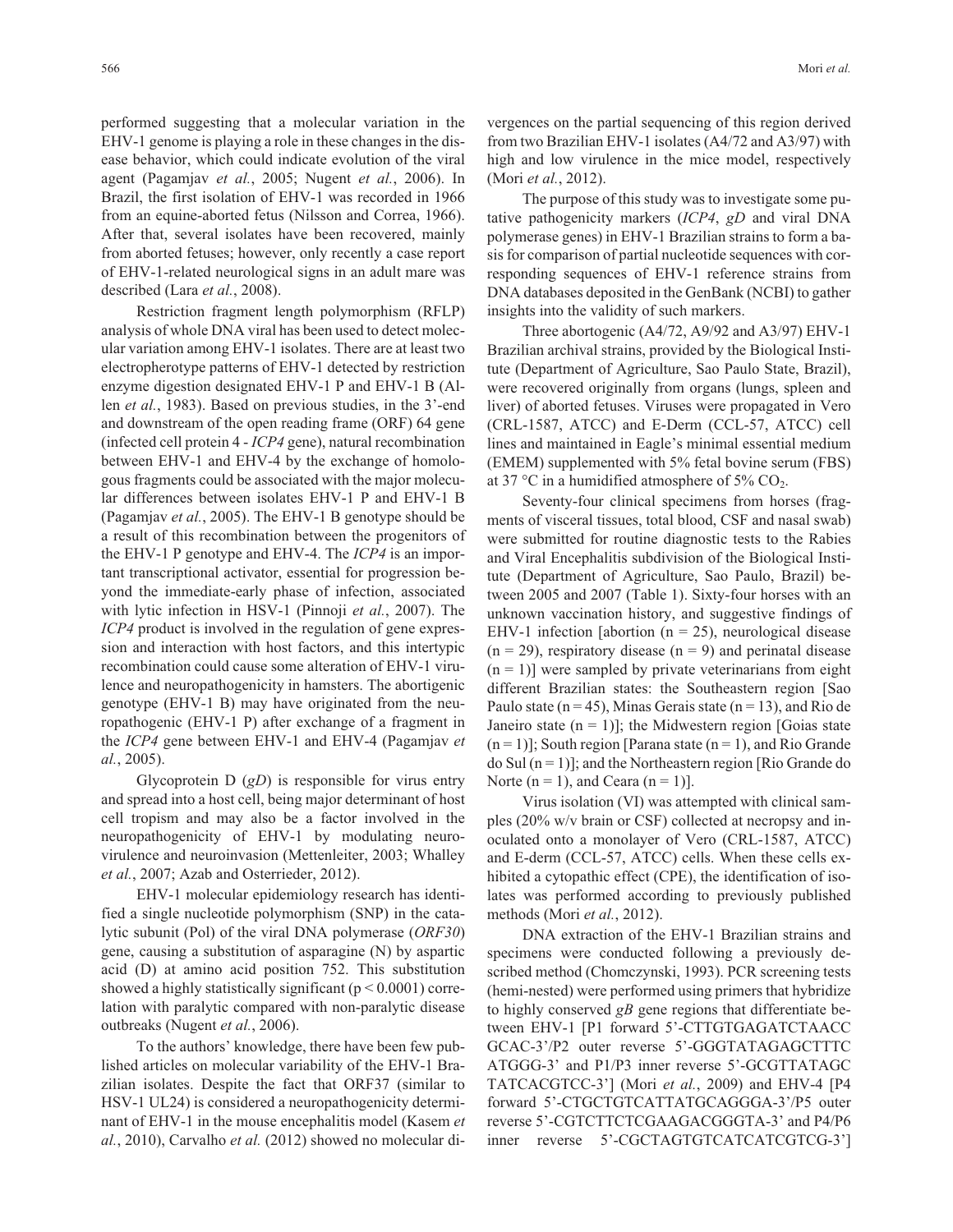(Varrasso *et al.*, 2001). Next, three different sets of primers representing different regions of EHV-1 were used in positive amplification samples: *ICP4* gene [P7 forward 5'-ACGCCCCCTTCGTTCCTC-3'/P8 reverse 5'- CGCTCCACCTCGGTCCTG-3'] (Borchers *et al.*, 1998), *gD* gene [P9 forward 5'-ATGTCTACCTTCAAGCTT-3'/P10 reverse 5'-TTACGGAAGCTGGGTATA-3'] (Galosi *et al.*, 2001) and the DNA polymerase enzyme gene (*ORF30*) [P11 forward 5'-CCACAAACTTGATAAAC ACG-3'/P12 reverse 5'-GCGCTACTTCTGAAAACG-3'] (Nugent *et al.*, 2006). Amplification was performed in a reaction mixture of total volume 50 mL containing 0.5 mg of DNA sample, 0.5 mM of each primer, 0.2 mM of each dNTP mixture, 2.5 units of Platinum Taq DNA polymerase (Invitrogen Brasil Ltda, Sao Paulo, Brazil), 1 X PCR buffer (20 mM of Tris-HCl pH 8.4, 50 mM of KCl), 1.5 mM of MgCl and ultra-pure water QS. Amplification was carried out in a thermal cycler (Eppendorf Mastercycler Gradient PTC-200, Eppendorf AG, Hamburg, Germany) under the conditions reported in Table 2.

A commercial kit (GFX PCR DNA and Gel Band Purification Kit, GE Healthcare, Uppsala, Sweden) was used for the purification of amplified DNA fragments. Then, bidirectional cycle sequencing was performed using the dideoxynucleotide chain-termination method (Big Dye Terminator v.3.1 Cycle Sequencing Kit, Applied Biosystems, Foster City, California, USA) according to the manufacturer's instructions. Sequence reaction products were analyzed on an automatic DNA sequencer (ABI Prism 377 Genetic Analyzer, Applied Biosystems Foster City, California, USA). The sequence quality analysis was examined by the *Phred* program (http://asparagin.cenargen.embrapa.br/phph/). The lower threshold of acceptability for the generation of consensus sequences was set at a *Phred* score of 20 for each base. Next, the final sequences were assembled using the contig assembly program (CAP) of the software BioEdit v.7.0.9.0 (Hall, 1999). Sequences of each EHV-1 strain and homologous sequences retrieved from GenBank were aligned by the ClustalW method using Bioedit v.7.0.9.0 (Hall, 1999). Nucleotide and amino acid identities of the translated sequences were calculated using Bioedit v.7.0.9.0 (Hall, 1999).

Phylogenetic tree using the sequences from the *ORF64* gene region were carried out using the neighborjoining (NJ) algorithm and the maximum composite likelihood (MCL) evolutionary model with software Mega version 6.0.6 (Tamura *et al.*, 2013). The reliability of the NJ phylogenetic trees was evaluated by analyzing 1,000 bootstrap repetitions, and the virus HHV-3 strain Dumas (accession number NC001348) was used as an outgroup.The genomic partial sequences of the EHV-1 strains [Ab4p (accession number AY665713), KyD (accession number AB279610), V592 (accession number AY464052), RacL11 (accession number AB279607), KyA (accession number M629230), Ab1 (accession number M60946), HVS25A (accession number M59773), 98c12 (accession number AB183143), 97c5 (accession number AB183141), 97c7 (accession number AB182650) and 97c9 (accession number AB183142)], the EHV-9 strain P19 (accession number NC011644) and the EHV-4 strain NS80567 (accession number AF030027) were obtained from DNA databases that had been deposited in the GenBank (NCBI) and used for comparison purposes.

Virus isolation assays were applied to 74 samples including visceral tissue, total blood, cerebrospinal fluid (CSF) and nasal swabs of farms specimens from a total of 64 animals (Table 1). Only one cerebrospinal fluid (CSF) sample (namely strain Iso07/05) of a mare with a neurological disorder from a riding school in Ribeirao Pires County (Sao Paulo State, Southeastern Brazil) caused herpesvirus CPE after the first passage in ED cells (Lara *et al.*, 2008). EHV-1 Iso07/05 neurologic strain and two abortion visceral tissue (VT) samples (Iso11/06 and Iso33/06) were positive for EHV-1 PCR with *gB* primers. Iso11/06 and Iso33/06 samples were originated from Belo Horizonte County (Minas Gerais State, Southeastern Brazil) and Pirassununga County (Sao Paulo State, Southeastern Brazil), respectively.

The use of *gD*, *ICP4* and *ORF30* as primers showed that the Brazilian archival EHV-1 strains (A4/72 and A3/97) were positive by PCR, whereas A9/92 strain was positive only for *ICP4* primers. *ICP4*, *gD* and *ORF30* re-

**Table 1** - Animal groups (n = 64) and samples (n = 74) that were examined for the presence of EHV-1 by virus isolation and PCR during 2005 to 2007.

| Group                | Number of animals | Specimens                |    |                          |                          |                          |                |  |
|----------------------|-------------------|--------------------------|----|--------------------------|--------------------------|--------------------------|----------------|--|
|                      |                   | <b>VT</b>                | BL | NT                       | <b>CSF</b>               | <b>NS</b>                | P <sub>1</sub> |  |
| Abortion             | 25                | $24$ (fetus)             | ۰  | $l$ (fetus)              | $\overline{\phantom{a}}$ | $\overline{\phantom{a}}$ |                |  |
| Neurological disease | 29                | $\overline{\phantom{a}}$ |    | 9                        | 14                       | 10                       |                |  |
| Respiratory disease  | $\mathbf Q$       | ۰                        | ۰  | $\overline{\phantom{a}}$ |                          | Q                        |                |  |
| Perinatal disease    |                   | 1(foal)                  | -  | -                        |                          | -                        |                |  |
| Total                | 64                | 25                       |    | 10                       | 14                       | 19                       |                |  |

(-): Not collected; VT: visceral tissues (lung, liver and spleen); BL: total blood; NT: neuronal tissues; CSF: cerebrospinal fluid; NS: nasal swab; Pl: placenta.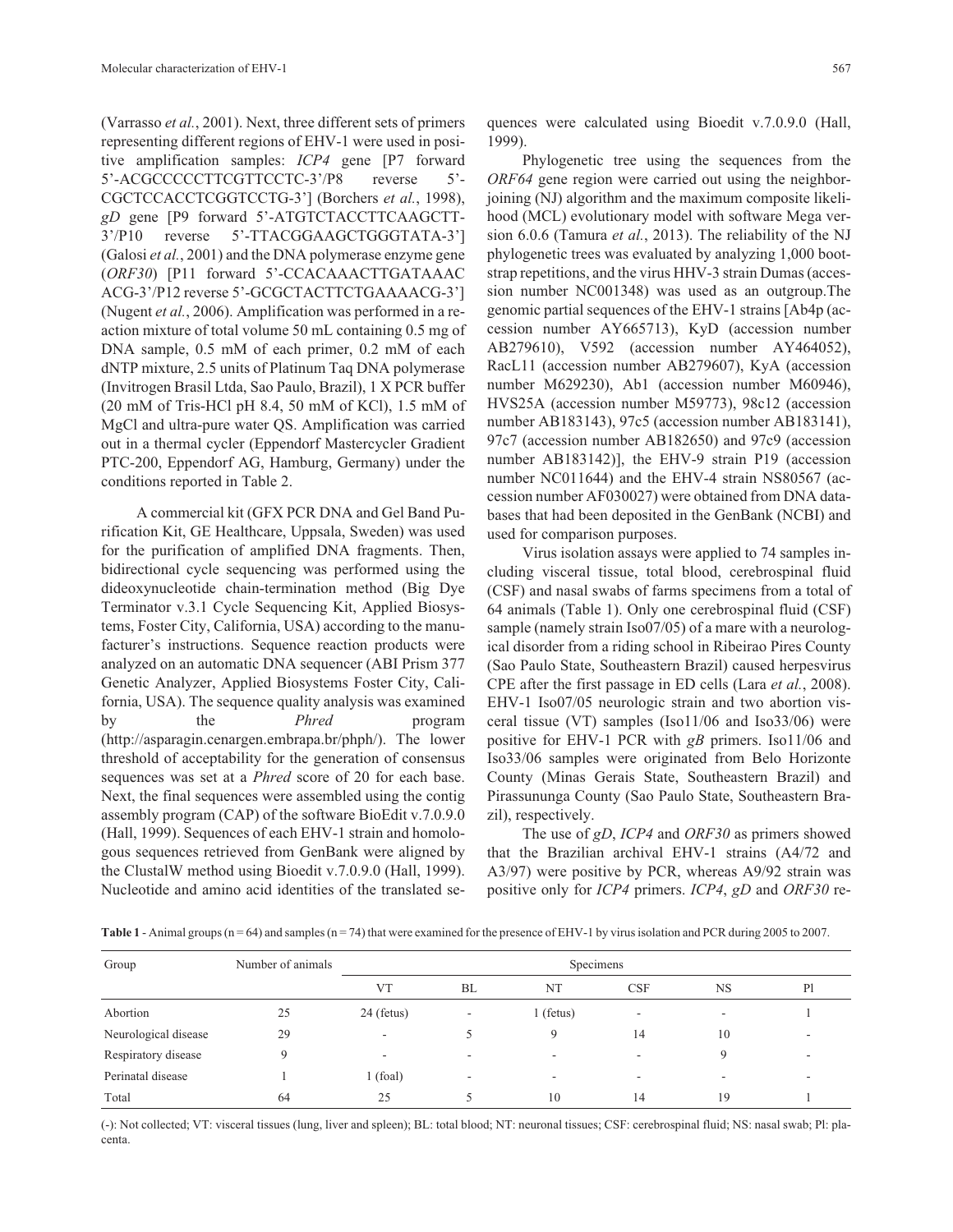| Step                           |                      | EHV-4           | EHV-1           |                 |                 |                  |  |
|--------------------------------|----------------------|-----------------|-----------------|-----------------|-----------------|------------------|--|
|                                |                      | gB              | gB              | gD              | ICP4            | ORF30            |  |
|                                | Initial denaturation | 95 °C (5-min)   | 94 °C (5-min)   | 94 °C (5-min)   | 96 °C (3-min)   | 94 °C (4-min)    |  |
| 2                              | Denaturation         | 95 °C (30-s)    | 94 °C (1-min)   | 94 °C $(1-min)$ | 94 °C (30-s)    | 94 °C (30-s)     |  |
| 3                              | Annealing            | 60 °C (30-s)    | 60 °C (1-min)   | $50 °C$ (1-min) | 64 °C (30-s)    | $56 °C$ (1-min)  |  |
| $\overline{4}$                 | Extension            | $72 °C$ (1-min) | $72 °C$ (1-min) | $72 °C (90-s)$  | $72 °C$ (1-min) | $72 °C$ (2-min)  |  |
| Number of cycles (step 2 to 4) |                      | 35              | 35              | 25              | 35              | 35               |  |
| 5                              | Final extension      | $72 °C (5-min)$ | $72 °C (7-min)$ | $72 °C (6-min)$ | $72 °C (6-min)$ | $72 °C (10-min)$ |  |

**Table 2** - Thermal cycling programs for PCR of EHV-4 gB primers and EHV-1 gB, gD, ICP4 and ORF30 primers.

gions of the EHV-1 Brazilian sequences were deposited in GenBank (accession numbers EU094656, EU094657, EU088186, EU088187, EU410444, EU410445 and EU094655). EHV-1 strains (Iso07/05, Iso11/06 and Iso33/06) were PCR-positive using *gD*, *ICP4* and *ORF30* gene primers. The positive PCR amplicons *gD*, *ICP4* and *ORF30* genes were partially sequenced (GenBank accession numbers EU052212, EU169121, EU410443, JN390439, EU825794, EU857541, JN390440, EU825795, and FJ755482). The *gD* gene amplicon lengths were 935 nt and encoded 310 amino acids. At the nucleotide level of the *gD* gene, the Brazilian EHV-1 isolates and clinical samples showed 100% identity among them. Comparing Brazilian EHV-1 isolates and clinical specimens with those deposited in GenBank, it was observed that nucleotide and predicted amino acid sequences of the *gD* exhibited high identities (99.6-100% and 99-100%, respectively), differing in few nucleotides and resulting in low rates of amino acid change (Supplementary Figure S3). The results suggested that among Brazilian EHV-1 strains, the *gD* gene is highly conserved, thus supporting the use of vaccines that contain DNA or subunits related to this region.

Although there are dramatic differences in the virulence and tissue tropism between A4/72 and A3/97 after intranasal inoculation with the same viruses (Mori *et al.*, 2012), the highly conserved region of *gD* do not explain the pathogenetic differences of the EHV-1 Brazilian isolates. However, a strain with different pathogenicity in mice might have identical *gD*s, a fact not reported previously.

In contrast to the attenuated EHV-1 strains (KyA, KyD and RacL11) used as vaccine, drastic mutations in *gD* sequence, such as deletion, inversion, and insertion, were not found in the strains here analyzed (Supplementary Figure S1). A possible explanation for DNA mutations in KyA, KyD and RacL11 strains may be due to serial passage in hamsters and culture cells (Molinkova *et al.*, 2004; Ghanem *et al.*, 2007).

The nucleotide sequence of the *ICP4* region was 309nt long and encoded 102 amino acids. At both the nucleotide and the amino acid levels of the *ICP4*, the Brazilian EHV-1 isolates and clinical samples showed 100% identity among them. Comparison of the *ICP4* nucleotide and amino acid sequences obtained from Brazilian EHV-1 isolates and clinical specimens with those from the EHV-1 genotype P strains (Ab4p and V592) exhibited 100% identity, suggesting that these viruses belonged to the same group (Pagamjav *et al.*, 2005). The genealogic tree for the *ORF64* gene constructed with the sequences analyzed in this study clustered in only one group named genotype P (Figure 1).

On the other hand, the nucleotide sequences of the *ICP4* in Brazilian EHV-1 strains exhibited 69.6% nucleotide identity with EHV-1 genotype B strains (97c5, 97c7, 97c9 and 98c12) and EHV-4 (strain NS80567). In addition, the Brazilian strains exhibited 49% amino acid identity with EHV-1 genotype B strains and EHV-4.

Pagamjav *et al.* (2005) suggested that the intertypic recombination in the *ICP4* gene could cause an alteration in EHV-1 virulence and neuropathogenicity in the hamster model. The EHV-1 P strains were correlated with neuropathogenic behavior in hamster model. However, as occurred with the *gD* gene region, the involvement of this gene in neuropathogenicity in mice could not be confirmed based on the results of the *ICP4* nucleotide sequencing from the EHV-1 Brazilian isolates (Mori *et al.*, 2012).

The *ORF30* nucleotide sequences were 426nt long and encoded 141 amino acids. The DNA polymerase gene region of the EHV-1 Brazilian isolates and clinical specimens showed 100% nucleotide identity with the non-neuropathogenic variant (N752) EHV-1 strain V592. Nucleotide and amino acid identity among the Brazilian strains and the neuropathogenic variant (D752) was 99.7% and 99.2%, respectively.

Although strain Iso07/05 was recovered from CSF and classified as a neurotropic isolate, all the EHV-1 Brazilian strains were classified as non-neuropathogenic (N752) in the catalytic subunit (Pol) of the viral DNA polymerase gene (Nugent *et al.*, 2006). Nugent *et al.* (2006) found that approximately 15% of isolates from cases of EHV-1 neurological disease did not contain the mutation in this gene.

The A9/92 strain could have differences in its DNA composition in comparison with other EHV-1 strains, which could explain the different ways of spreading and the neurological signs A9/92 strain causes in mice model (Mori *et al.*, 2012).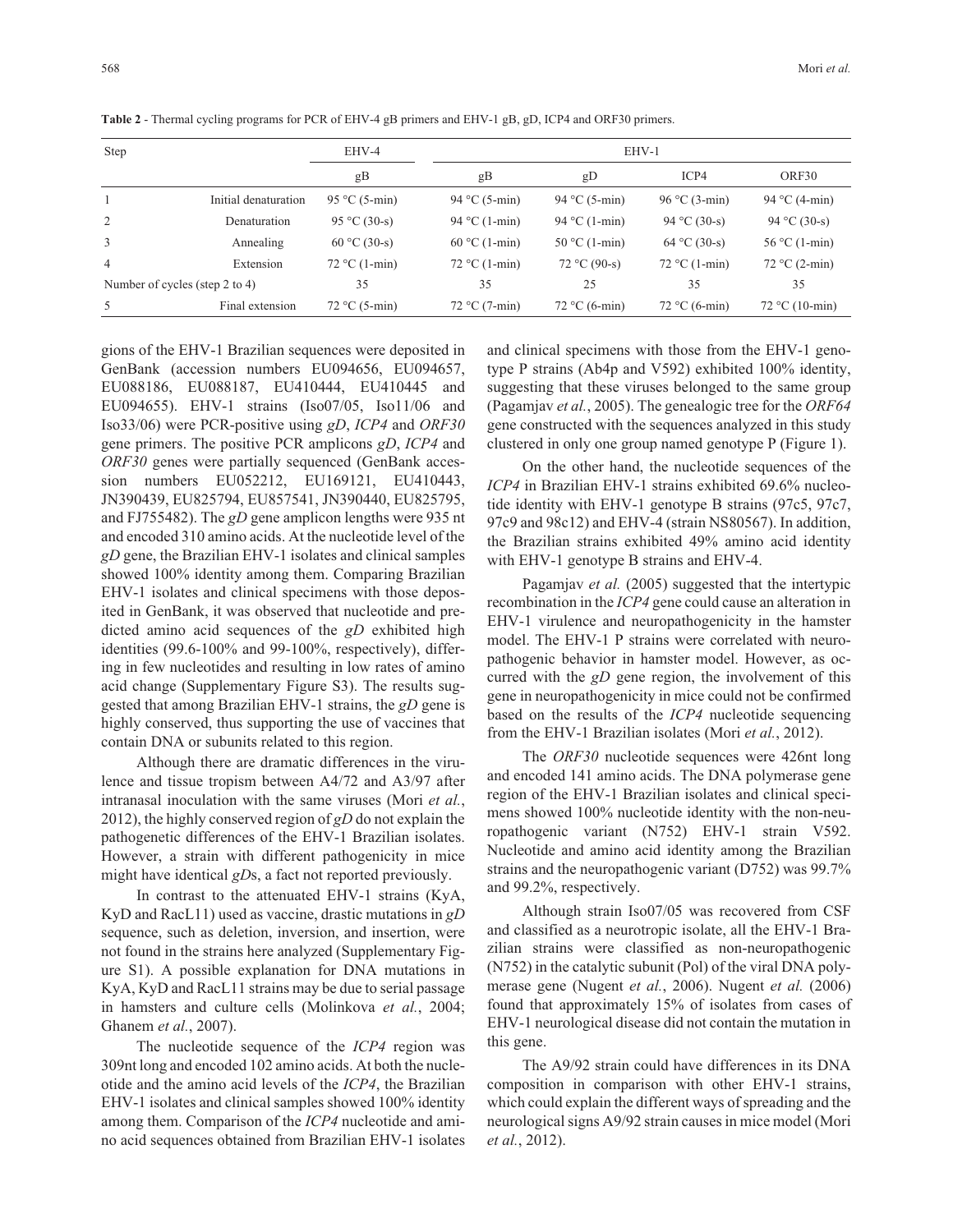

**Figure 1** - Neighbor-joining genealogic tree using partial *ORF64* nucleotide sequence (nt) from EHV-1 Brazilian strains (A4/72, A9/92, A3/97, Iso11/06, Iso07/05 and Iso33/06), GenBank reference EHV-1 strains (Ab4, V592, 98c12, 97c5, 97c7 and 97c9) and GenBank reference alphaherpesviruses strains (EHV-9 strain P19, EHV-4 strain NS80567 and HHV-3 strain Dumas). The numbers at each node are bootstrap values. EHV-1 genotype P strains [A4/72 (accession number EU094657), A9/92 (accession number EU094655), A3/97 (accession number EU094656), Iso11/06 (accession number EU825794), Iso07/05 (accession number EU169121), Iso33/06 (accession number EU825795), Ab4p (accession number AY665713) and V592 (accession number AY464052)], EHV-1 genotype B strains [98c12 (accession number AB183143), 97c5 (accession number AB183141), 97c7 (accession number AB182650) and 97c9 (accession number AB183142)], EHV-9 strain P19 (accession number NC011644), EHV-4 strain NS80567 (accession number AF030027) and HHV-3 strain Dumas (accession number NC001348).

This is one of the first molecular epidemiological investigations into EHV-1 Brazilian isolates, and it does not reveal any molecular variation in the *ICP4*, *gD* and viral DNA polymerase gene regions among these strains. These results suggest that other factors, such as immune response, could be involved in the neuropathogenicity of EHV-1 in the mouse models (Mori *et al.*, 2012). In conclusion, different pathotypes of EHV-1 might share identical genes with no specific markers, and tissue tropism is not completely dependent on the *gD* envelope, immediate-early *ICP4* and DNA polymerase proteins. Further studies of other potential neurovirulence markers are required to clarify the relationship between molecular variation and enhanced virulence in the mouse model, which may help elucidate the neuropathogenicity of particular strains of EHV-1.

#### Acknowledgments

This work was supported by the São Paulo Research Foundation (FAPESP), grant numbers 2007/58861-0 and 2005/56819-1, and the National Council for Scientific and Technological Development (CNPq), grant number 473735/2008-3.

#### **References**

Allen G, Bryans J (1986) Molecular epizootiology, pathogenesis, and prophylaxis of equine herpesvirus-1 infections. Prog Vet Microbiol Immunol 2:78-144.

- Allen GP, Yeargan MR, Turtinen LW *et al.* (1983) Molecular epizootiologic studies of equine herpesvirus-1 infections by restriction endonuclease fingerprinting of viral DNA. Am J Vet Res 44:263-271.
- Azab W, Osterrieder N (2012). Glycoproteins D of equine herpesvirus type 1 (EHV-1) and EHV-4 determine cellular tropism independently of integrins. J Virol 86:2031-2044.
- Borchers K, Wolfinger U, Schellenbach A *et al.* (1998) Equine herpesvirus type 1 and trigeminal ganglia of naturally infected horses: detection of DNA and latency associated transcripts. In: Wernery U, Wade J, Mumford J *et al.* (eds) Proceedings of the Eighth International Conference on Equine Infectious Diseases. R &W Publications, Dubai, pp 147- 152.
- Carvalho RF, Spilki FR, Cunha EM *et al.* (2012) Molecular data of UL24 homolog gene (ORF37) from Brazilian isolates of equine herpesvirus type 1. Res Vet Sci 93:494-497.
- Chomczynski P (1993) A reagent for the single-step simultaneous isolation of RNA, DNA and proteins from cell and tissue samples. Biotechniques 15:532-534, 536-537.
- Galosi CM, Roza MVV, Oliva GA *et al.* (2001) A polymerase chain reaction for detection of equine herpesvirus-1 in routine diagnostic submissions of tissues from aborted foetuses. J Vet Med B 48:341-346.
- Ghanem Y, Ibrahim El-S, Yamada S *et al.* (2007) Molecular characterization of the equine herpesvirus 1 strains RacL11 and Kentucky D. J Vet Med Sci 69:573-576.
- Gryspeerdt AC, Vandekerckhove AP, Garré B *et al.* (2010) Differences in replication kinetics and cell tropism between neurovirulent and non-neurovirulent EHV1 strains during